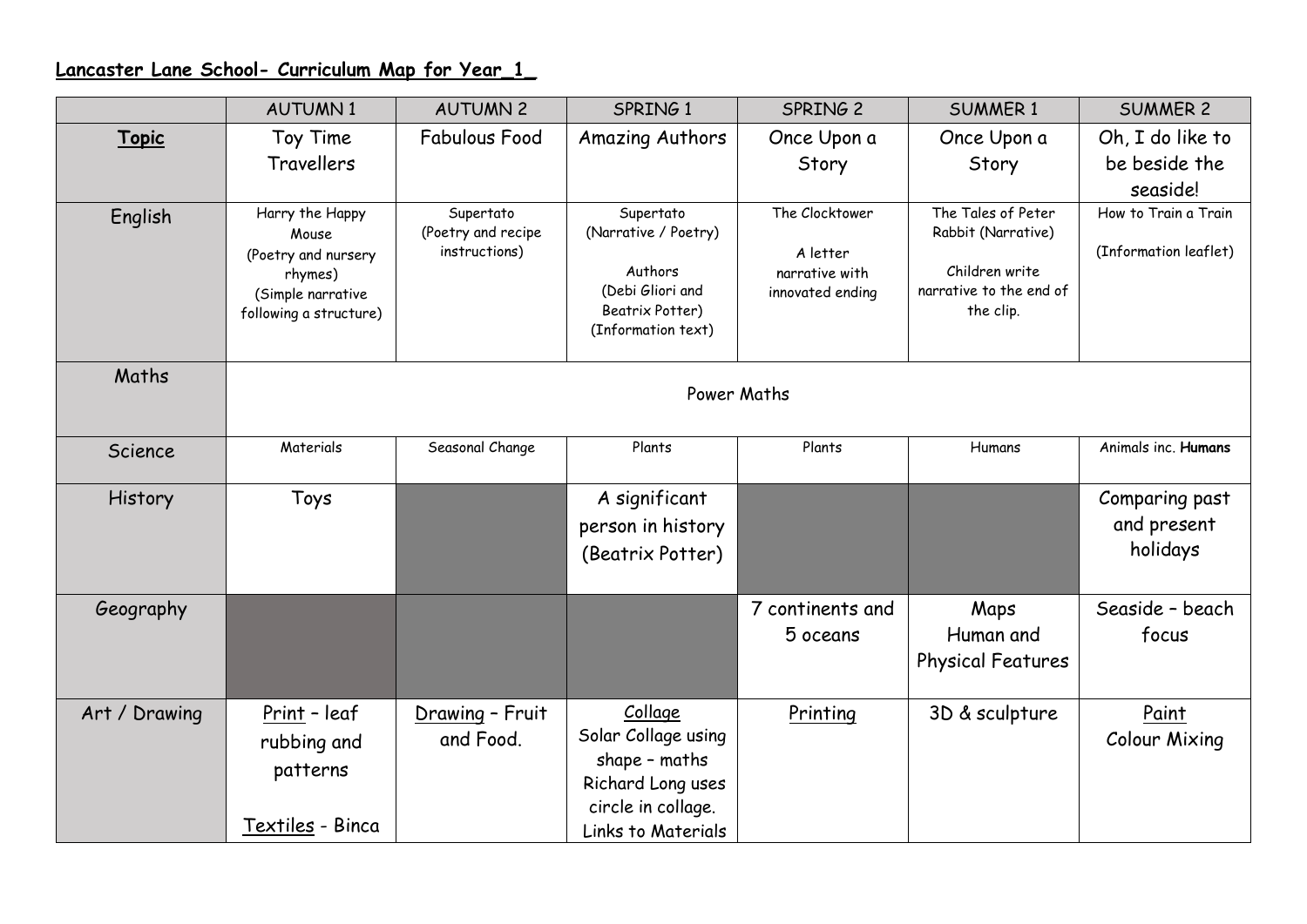|                                                    |                                                                                                                                      |                                                                               | Rocket Collage.                                                                                                                                       |                                                                                                                                                                                                                                               |                                                                                                                                                                                       |                               |
|----------------------------------------------------|--------------------------------------------------------------------------------------------------------------------------------------|-------------------------------------------------------------------------------|-------------------------------------------------------------------------------------------------------------------------------------------------------|-----------------------------------------------------------------------------------------------------------------------------------------------------------------------------------------------------------------------------------------------|---------------------------------------------------------------------------------------------------------------------------------------------------------------------------------------|-------------------------------|
| <b>D&amp;T</b>                                     |                                                                                                                                      | Food (Main<br>Topic) Links to<br>Supertato<br>instructions unit               |                                                                                                                                                       |                                                                                                                                                                                                                                               | Construction<br>Materials -<br>Structures &<br>Joining<br>(Rabbit Carrier)                                                                                                            |                               |
| <b>RE</b>                                          |                                                                                                                                      | God - What do<br>people do<br>because they<br>believe in God?                 | Hinduism - Holi                                                                                                                                       | Jesus - What<br>stories are told<br>about God and<br>Jesus                                                                                                                                                                                    |                                                                                                                                                                                       |                               |
| Music (learning<br>linked to main topic<br>themes) | Duration - long and short.<br>Tempo - fast and slow.<br>Dynamics - loud and quiet.<br>Signs - stop and start.<br>Understanding beat. | Perform songs with<br>confidence.<br>Play simple percussion<br>accompaniment. | Timbre - understand the<br>difference in vocal and<br>instrumental textures /<br>percussion instruments.<br>Presentation of sound -<br>graphic score. | Understand simple<br>patterns in words using<br>body sound, percussion<br>and instruments.<br>Exploring:<br>Duration<br>Tempo<br>Dynamics in relation to<br>sound effects in stories.<br>Create simple<br>accompaniment to a poem<br>/ story. | Creating and following a<br>graphic score. To enhance<br>a story or poem.<br>Discrimination of sound<br>(sound effects).<br>Experimenting with<br>instrumental texture and<br>timbre. |                               |
| PSHE/ Online Safety                                | What is the same<br>and different<br>about us?                                                                                       | What helps us to<br>stay healthy?                                             | Who is special to<br>us?                                                                                                                              | How can we look<br>after each other<br>and the world?                                                                                                                                                                                         | Who helps to<br>keep us safe?                                                                                                                                                         | What can we do<br>with Money? |
| PE(1)                                              | FMS - Rolling a<br>Ball<br>Running                                                                                                   | FMS - Underarm<br>Throw<br>Hopping                                            | FMS - Bouncing a<br>Ball                                                                                                                              | Skipping<br>Kicking                                                                                                                                                                                                                           | FMS - Overarm<br>Throw                                                                                                                                                                | FMS - Catching a<br>Ball      |
| PE (2)                                             | <b>Baseline</b><br>(Lost and Found)                                                                                                  | Dance                                                                         | Gymnastics                                                                                                                                            | Gymnastics                                                                                                                                                                                                                                    | Athletics<br>(Honey Pot)                                                                                                                                                              | Athletics<br>(Honey Pot)      |